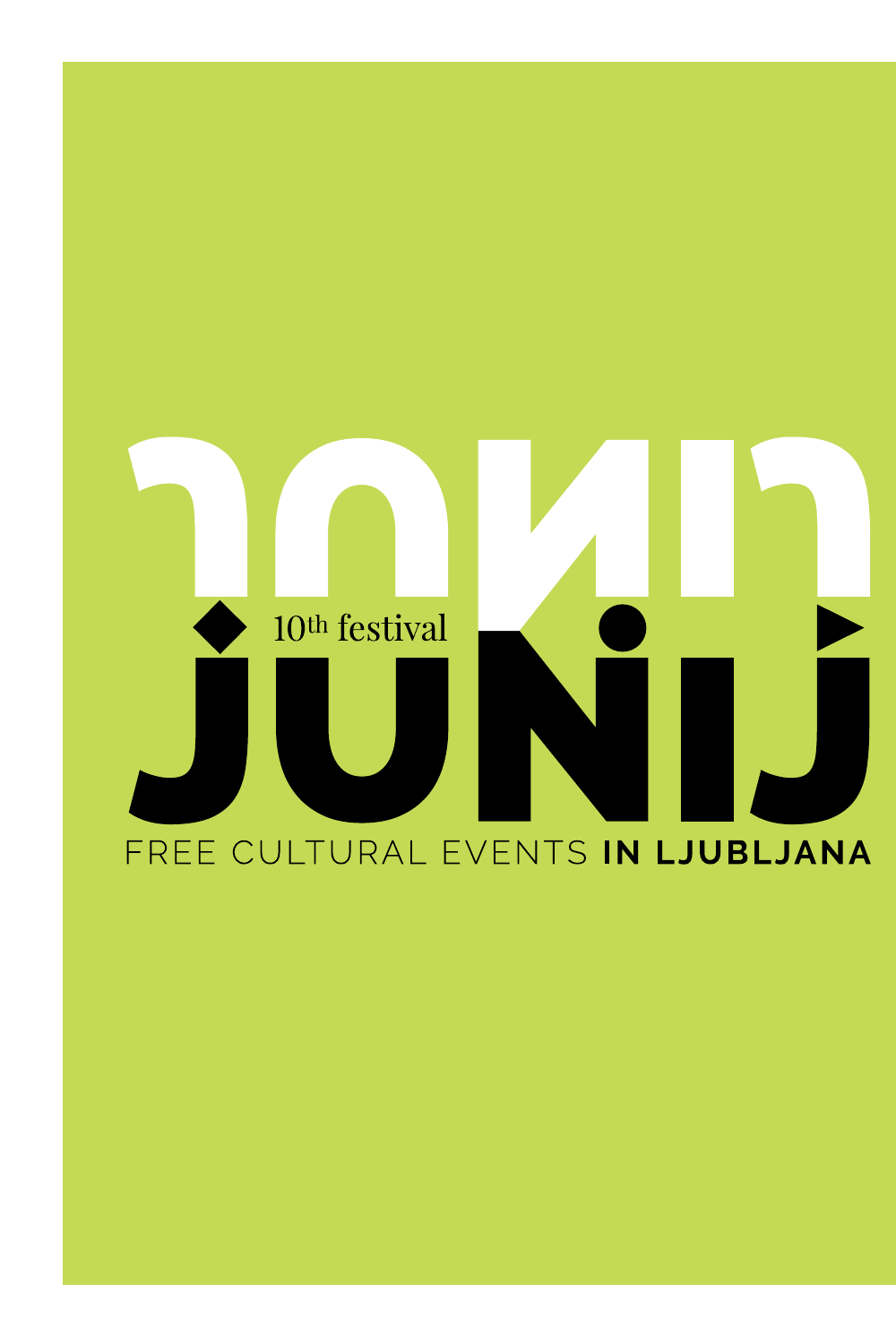

### *Kongresni Trg Square* 8th to 21st June 2018

*The* JUNE *in Ljubljana Festival is celebrating its 10th anniversary and invites you once again to the city centre of Ljubljana, to the Kongresni Trg square to enjoy the exquisite artistic creations of dance, theatre and music. The festival programme features children's events in the mornings and afternoons, and prestigious artistic events in the evenings.* 

*Over 14 days, the festival will present more than 30 different cultural events and feature six themed days: Ballet Day (Baletni dan), Day to Rock (Dan za rock) (charities), Dancing Day (Dan za ples), Improv Day (Impro dan), Circus Day (Cirkuški dan) and World Music day (Praznik glasbe).*

#### *All events are free-of-charge.*

*The June in Ljubljana Festival was first organised at the Prešernov Trg square in 2009. The introductory ballet performance of the Swan Lake by Peter Ilich Tchaikovsky and the Slovenian National Theatre Opera and Ballet Ljubljana (SNG Opera in* 

*balet Ljubljana), made an impression under the clear skies of Ljubljana and was very well accepted by locals and tourists. We would like for you to experience this magnificent ballet performance once again on our 10th anniversary, this time at the Kongresni Trg square and in collaboration with the dancers of the Slovenian National Theatre Opera and Ballet Maribor. They will be joined by the renowned Russian soloists, Anastasiya Matvienko and Ernest Latypov.*

*Ljubljana, the UNESCO's City of Literature, and the member of the UNESCO Creative Cities Network (UCCN) invites you to the Library under the Treetops (Knjižnica pod krošnjami) at Zvezda Park throughout the festival. We invite the book lovers to join us at the events of art and literature.*

We reserve the right to change the programme. Detailed information on any changes are available at the Ljubljana Information and Tourist Centre. Telephone: +386 (1) 306 12 15. In case you need information or have any type of inquiry, please contact us at **[junij@ljubljana.si](mailto:junij@ljubljana.si)**.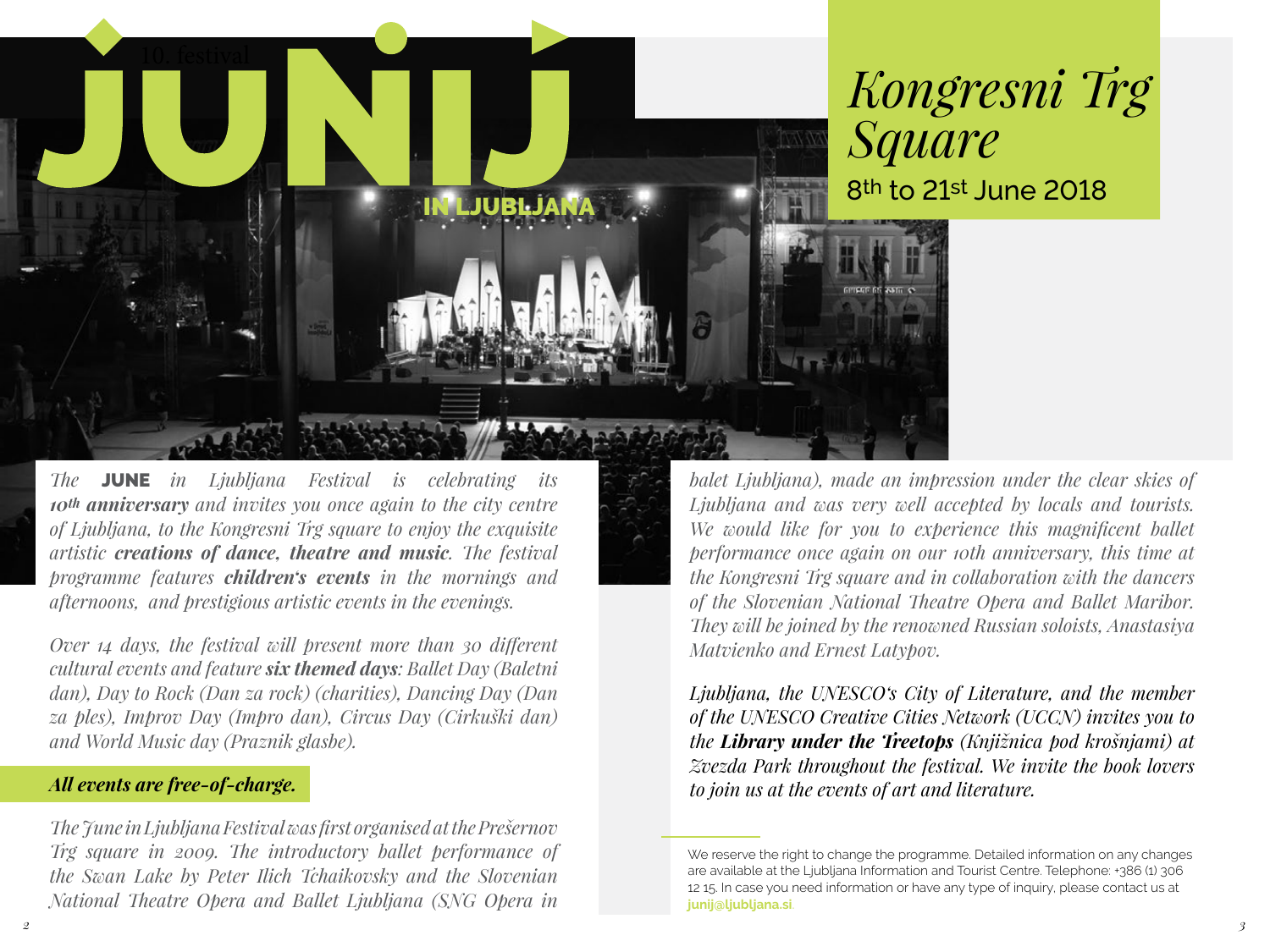## **Programme**

*Kongresni Trg Square*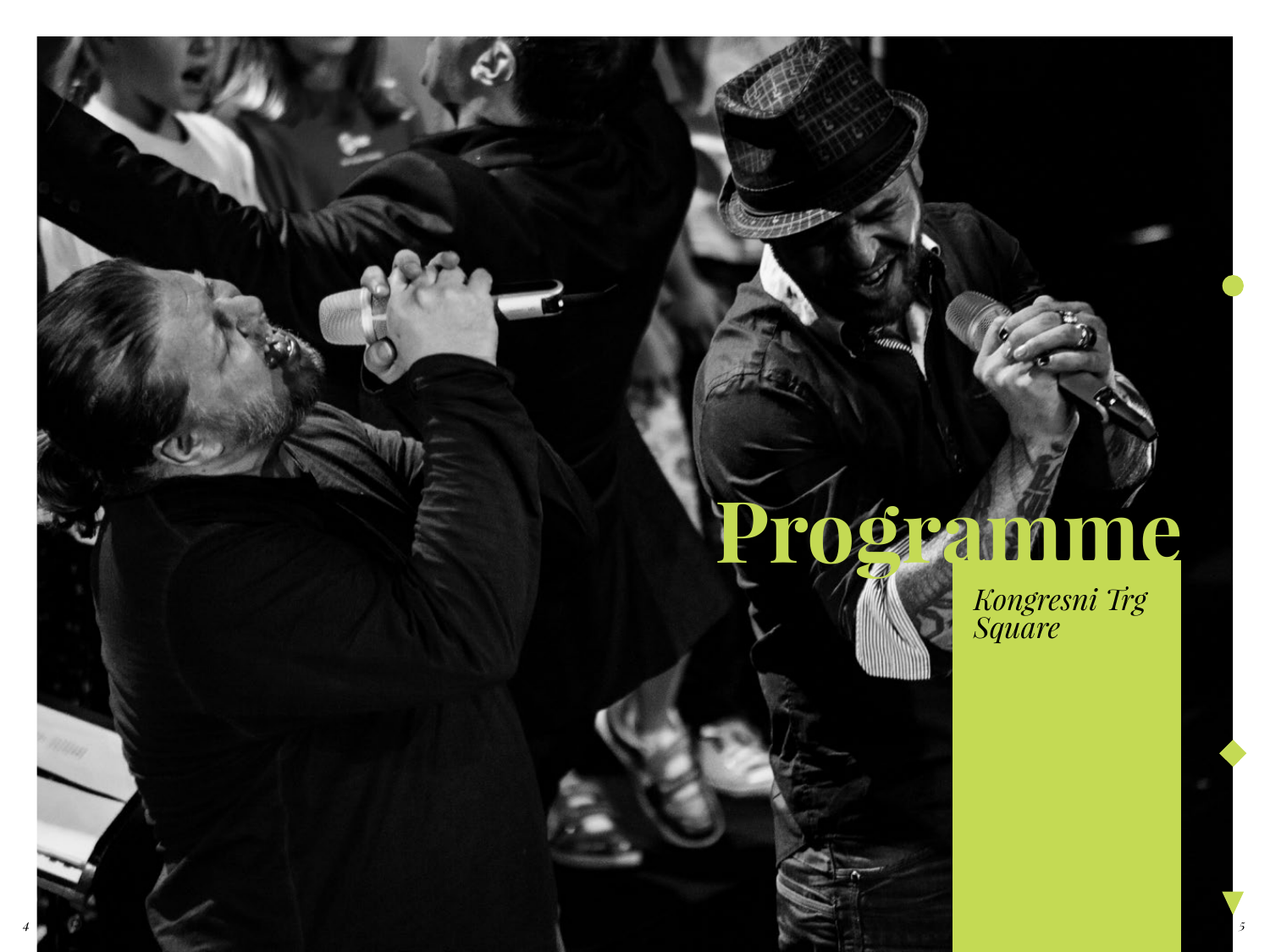*The timeless ballet creation of the Swan Lake is still one of the most popular creations of classical ballet, connecting the older and younger generations with the magic on stage. The fairytale of princess Odette, who becomes a beautiful swan after the curse cast upon her by the evil sorcerer Rothbart, was created for the Imperial Ballet in Saint Petersburg by one of the most prominent composers of the Russian romantic period, Peter Ilich Tchaikovsky. The inspiration for the ballet depiction of romantic yearning and love was the tragic life of the Bavarian King, Ludwig II. A white swan has supposedly been his crest, and his dreamer's nature and sensibility are captured in the character of the young and fickle Prince Siegfried.*

*The modern production of the Maribor Ballet focuses on the theme of division: the swan princess Odette and Rothbart's daughter Odile, the white and the black swan.*

(This performance has a break between the second and third act.)

Friday, 8<sup>th</sup> June 2018, at 2100 at the Kongresni Trg square

SWAN LAKE (Labodje jezero)

#### A Fairy-Tale Ballet in Four Acts

**Music:** Peter Ilich Tchaikovsky **Libretto:** Vladimir Begičev, Vasilij Geltser, Modest Čajkovski **Choreography:** Valerij Kovtun after Marius Petipa and Lev Ivanov **Set Designer and Costume Designer:** Marija Levicka **Lighting Designer:** Tomaž Premzl **Assistant Choreographers:** Alenka Ribič, Irena Pasarić **Production:** Slovene National Theatre Maribor with Imago Sloveniae – Podoba Slovenije